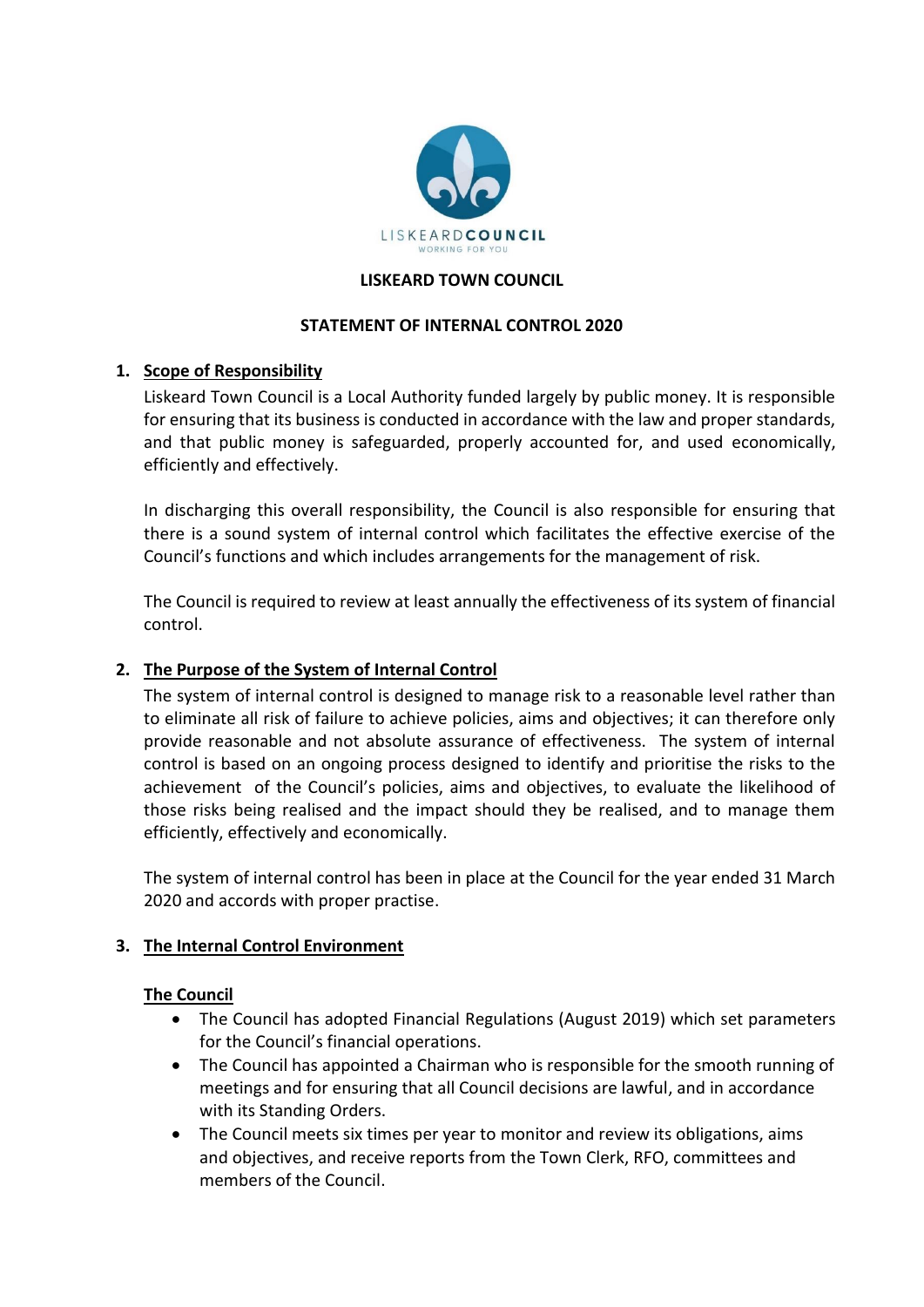- The Council has appointed Committees who monitor progress against objectives and budgets
- The Finance, Economic Development and General Purposes committee monitors financial systems and procedures, budgetary control and regularly reviews financial matters.
- The Council met in January to approve the budget (as recommended by the committees) and precept for the coming year 2020/21.
- The Council carries out regular reviews of its internal controls, systems and procedures.
- Payroll is processed by the account's Clerk using Sage Payroll and checked by the Responsible Finance Officer. Banking services are provided by HSBC and Lloyds, with short term cash deposits held with Cornwall Council and United Trust. RBS Omega, a bespoke local council accountancy package, is used to complete the management accounts and financial returns for the Council.

# **Clerk to the Council / Responsible Financial Officer**

The Council has appointed a Clerk to the Council who acts as the Council's advisor and manager. The Council has appointed a separate officer to act as the Responsible Financial Officer who advises on financial related issues and is responsible for the administration of the Council's finances. The Clerk is responsible for advising on the day to day compliance with laws and regulations that the Council is subject to and for managing risks. The Clerk also provides advice to help the Council ensure that its procedures, control systems and policies are adhered to.

# **Payments**

All expenditure must be authorised by the Council, or by a committee having delegated authority, or (in accordance with the Financial Regulations) by other delegated authority. All receipts and payments are reported to the Council. The RFO is responsible for checking the legality of each payment and that payments are within the powers of the Council prior to presentation to the Council.

# **Risk Assessments/Risk Management**

The Council carries out regular risk assessments in respect of actions and regularly reviews its systems and controls. The insurance cover is regularly reviewed to ensure the correct level of cover has been provided.

# **Internal Auditor**

The Council has appointed Hudson Accounting Limited, an Independent Internal Auditor who reports to the Council on the adequacy of:

- records
- procedures
- systems
- internal control
- regulations
- risk management
- reviews
- governance processes